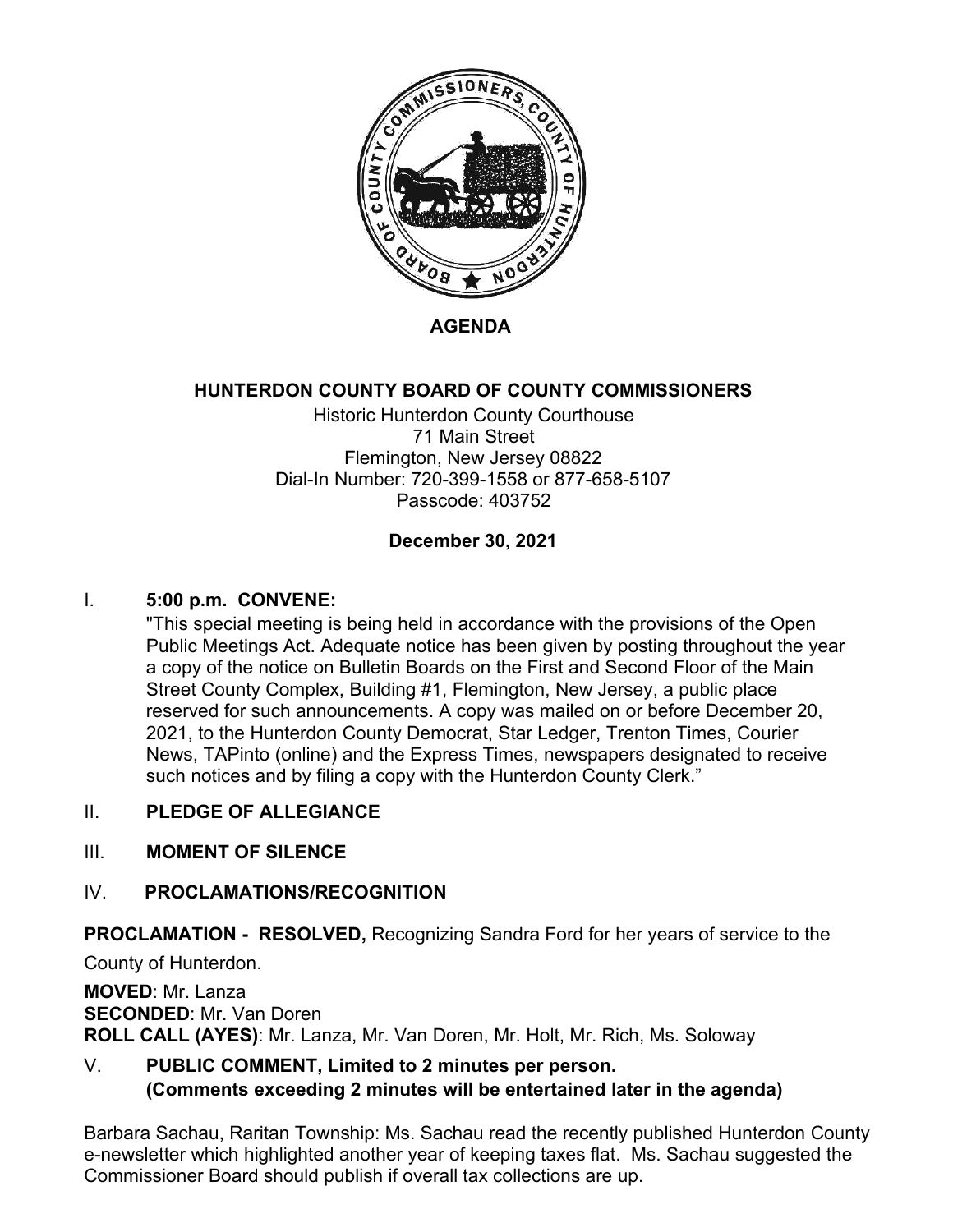## VI. **FINANCE, Janet Previte, CFO**

**RESOLUTION - RESOLVED,** Authorizing 2021 budget transfers as recommended by

the Hunterdon County CFO.

**MOVED**: Mr. Lanza **SECONDED**: Mr. Rich **ROLL CALL (AYES)**: Mr. Lanza, Mr. Rich, Mr. Holt, Mr. Van Doren, Ms. Soloway

**RESOLUTION – RESOLVED,** Approving the claims register dated December 30, 2021. **MOVED**: Mr. Van Doren **SECONDED**: Mr. Rich **ROLL CALL (AYES)**: Mr. Van Doren, Mr. Rich, Mr. Holt, Mr. Lanza, Ms. Soloway

## VII. **PURCHASING, Ray Rule, QPA**

**RESOLUTION – RESOLVED,** Approving requisition #R1-06349 with Axon Enterprises, Inc., in an amount not to exceed \$111,770.08, for the purchase of body worn cameras. **MOVED**: Mr. Rich

**SECONDED**: Mr. Holt

**ROLL CALL (AYES)**: Mr. Rich, Mr. Holt, Mr. Lanza, Mr. Van Doren, Ms. Soloway

## VIII. **OPEN TO THE PUBLIC**

Barbara Sachau, Raritan Township – Ms. Sachau requested that additional commissioner meetings have a telephone call-in option.

### IX. **EXECUTIVE SESSION.**

The Board entered executive session at 5:19 PM on a motion by Commission Van Doren, which was seconded by Commissioner Holt, and carried by a unanimous voice vote.

### X. **ADJOURNMENT**

The Commissioner Board adjourned at 5:52 PM on a motion by Commissioner Van Doren, which was seconded by Commissioner Rich, and carried by a unanimous voice vote.